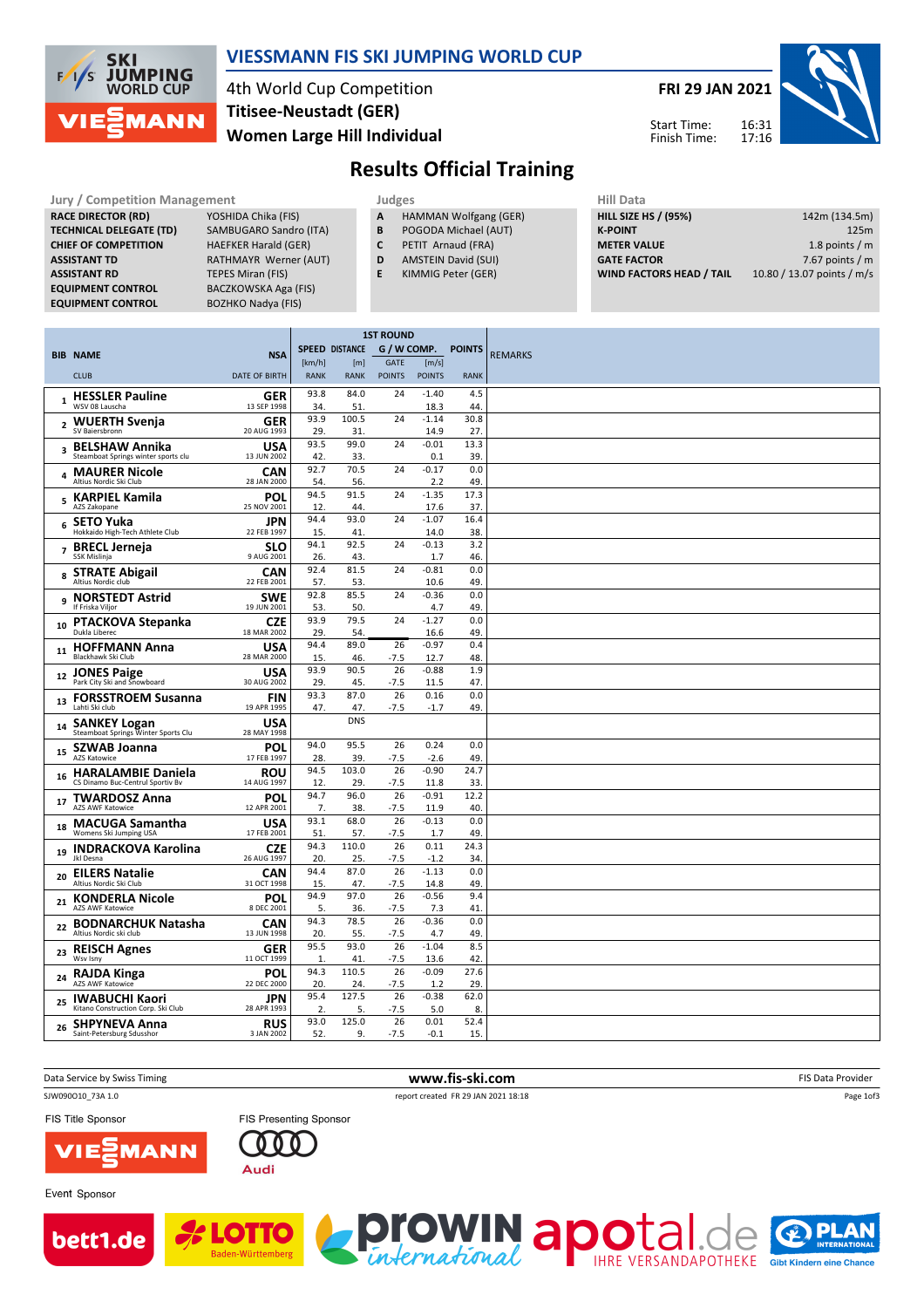

### VIESSMANN FIS SKI JUMPING WORLD CUP

4th World Cup Competition Women Large Hill Individual Titisee-Neustadt (GER)

FRI 29 JAN 2021





# Results Official Training

|    |                                                                |                           |             | <b>1ST ROUND</b> |               |                 |                         |                |
|----|----------------------------------------------------------------|---------------------------|-------------|------------------|---------------|-----------------|-------------------------|----------------|
|    | <b>BIB NAME</b>                                                | <b>NSA</b>                |             | SPEED DISTANCE   | G / W COMP.   |                 | <b>POINTS</b>           | <b>REMARKS</b> |
|    |                                                                |                           | [km/h]      | [m]              | <b>GATE</b>   | [m/s]           |                         |                |
|    | <b>CLUB</b>                                                    | <b>DATE OF BIRTH</b>      | <b>RANK</b> | <b>RANK</b>      | <b>POINTS</b> | <b>POINTS</b>   | <b>RANK</b>             |                |
| 27 | <b>KOMAR Katra</b><br>Ssk Bohinj                               | <b>SLO</b><br>16 MAY 2001 | 93.9<br>29. | 113.0<br>21      | 24            | $-0.05$<br>0.7  | 39.1<br>25.             |                |
| 28 | <b>RAUTIONAHO Jenny</b>                                        | <b>FIN</b>                | 93.4        | 112.0            | 24            | $-0.25$         | 39.9                    |                |
|    | Ounasvaaran Ski club                                           | 26 JUL 1996               | 45.<br>94.3 | 23<br>110.0      | 24            | 3.3<br>$-0.90$  | 23<br>44.8              |                |
| 29 | <b>KYKKAENEN Julia</b><br><b>KL SkiJumping Team</b>            | <b>FIN</b><br>17 APR 1994 | 20          | 25               |               | 11.8            | 20.                     |                |
| 30 | <b>PAGNIER Josephine</b><br>Chaux Neuve                        | <b>FRA</b><br>4 JUN 2002  | 94.4<br>15. | 119.0<br>11.     | 24            | $-0.77$<br>10.1 | 59.3<br>10 <sub>1</sub> |                |
| 31 | <b>MALSINER Jessica</b><br>S.C. GARDENA RAIFFEISEN GHERDEINA A | <b>ITA</b><br>23 SEP 2002 | 95.2<br>3.  | 107.5<br>27.     | 24            | $-0.83$<br>10.8 | 39.3<br>24.             |                |
| 32 | TIKHONOVA Sofia<br>Saint-Petersburg KOR1 Dinamo                | RUS<br>16 NOV 1998        | 93.8<br>34. | 100.5<br>31      | 24            | $-0.75$<br>9.8  | 25.7<br>32.             |                |
|    | 33 SEYFARTH Juliane<br>WSC 07 Ruhla                            | GER<br>19 FEB 1990        | 93.7<br>38. | 116.0<br>16.     | 24            | $-0.39$<br>5.1  | 48.9<br>16.             |                |
| 34 | ROGELJ Spela<br>SSK Ilirija                                    | <b>SLO</b><br>8 NOV 1994  | 93.8<br>34. | 116.0<br>16.     | 24            | $-0.27$<br>3.5  | 47.3<br>18.             |                |
| 35 | <b>EDER Lisa</b><br>SK Saalfelden                              | AUT<br>12 AUG 2001        | 94.5<br>12. | 102.5<br>30.     | 24            | $-1.01$<br>13.2 | 32.7<br>26.             |                |
| 36 | <b>FREITAG Selina</b><br>Sg Nickelhuette Aue                   | <b>GER</b><br>19 MAY 2001 | 94.8<br>6.  | 104.5<br>28.     | 24            | $-0.43$<br>5.6  | 28.7<br>28.             |                |
| 37 | <b>GOERLICH Luisa</b><br>WSV 08 Lauscha                        | GER<br>21 DEC 1998        | 94.2<br>24. | 86.5<br>49.      | 24            | $-0.97$<br>12.7 | 3.4<br>45.              |                |
| 38 | <b>AVVAKUMOVA Irina</b><br>Moscow Region TSSP OVS Dinamo       | RUS<br>14 SEP 1991        | 94.6<br>10. | 124.5<br>10.     | 24            | $-0.47$<br>6.1  | 65.2<br>7.              |                |
| 39 | <b>MALSINER Lara</b><br><b>GRUPPO SCIATORI FIAMME GIALLE</b>   | ITA<br>14 APR 2000        | 94.6<br>10  | 117.0<br>14.     | 24            | $-0.22$<br>2.9  | 48.5<br>17.             |                |
| 40 | <b>MAKHINIA Irma</b><br>Gbu Csp sochi                          | RUS<br>6 SEP 2002         | 93.7<br>38. | 112.5<br>22.     | 24            | $-0.39$<br>5.1  | 42.6<br>21              |                |
| 41 | <b>CLAIR Julia</b><br>Xonrupt                                  | <b>FRA</b><br>20 MAR 1994 | 93.3<br>47. | 117.0<br>14.     | 24            | $-0.64$<br>8.4  | 54.0<br>13.             |                |
| 42 | <b>MARUYAMA Nozomi</b><br>Meiji University                     | JPN<br>2 JUN 1998         | 92.5<br>55. | 84.0<br>51.      | 24            | $-1.50$<br>19.6 | 5.8<br>43.              |                |
| 43 | <b>HOELZL Chiara</b><br>SV Schwarzach-Salzburg                 | AUT<br>18 JUL 1997        | 92.5<br>55. | 95.5<br>39.      | 24            | $-1.53$<br>20.0 | 26.9<br>30.             |                |
| 44 | <b>STROEM Anna Odine</b><br>Alta If                            | <b>NOR</b><br>17 APR 1998 | 95.0<br>4.  | 118.0<br>13.     | 24            | 0.04<br>$-0.4$  | 47.0<br>19              |                |
| 45 | <b>BJOERSETH Thea Minyan</b><br>Lensbygda Sportsklubb          | <b>NOR</b><br>30 OCT 2003 | 93.3<br>47. | 98.0<br>34.      | 24            | $-1.17$<br>15.3 | 26.7<br>31              |                |
| 46 | <b>OPSETH Silje</b><br>IL Holevaeringen                        | <b>NOR</b><br>28 APR 1999 | 94.7<br>7.  | 126.0<br>7.      | 24            | $-0.57$<br>7.4  | 69.2<br>6.              |                |
| 47 | <b>ITO Yuki</b><br>Tsuchiya Home Ski Team                      | <b>JPN</b><br>10 MAY 1994 | 93.5<br>42  | 115.5<br>18.     | 24            | 0.12<br>$-1.3$  | 41.6<br>22              |                |
| 48 | <b>SORSCHAG Sophie</b><br>SV Villach                           | AUT<br>14 NOV 1998        | 94.1<br>26. | 125.5<br>8.      | 24            | 0.28<br>$-3.0$  | 57.9<br>11              |                |
| 49 | <b>RUPPRECHT Anna</b><br>SC Degenfeld                          | <b>GER</b><br>29 DEC 1996 | 93.2<br>50. | 97.0<br>36.      | 22<br>7.5     | $-0.12$<br>1.6  | 18.7<br>36.             |                |
| 50 | <b>ALTHAUS Katharina</b><br>SC 1906 Oberstdorf                 | <b>GER</b><br>23 MAY 1996 | 93.8<br>34. | 113.5<br>20.     | 22<br>7.5     | $-1.00$<br>13.1 | 59.9<br>9.              |                |
|    | 51 BOGATAJ Ursa<br>SSK Ilirija                                 | <b>SLO</b><br>7 MAR 1995  | 93.4<br>45. | 98.0<br>34.      | 22<br>7.5     | $-0.30$<br>3.9  | 22.8<br>35.             |                |
|    | 52 IRASCHKO-STOLZ Daniela<br>WSV Eisenerz-Steiermark           | AUT<br>21 NOV 1983        | 93.6<br>40. | 115.5<br>18.     | 22<br>7.5     | $-0.26$<br>3.4  | 53.8<br>14.             |                |
|    | <sub>53</sub> KLINEC Ema<br>Ssk Alpina ziri                    | <b>SLO</b><br>2 JUL 1998  | 93.9<br>29. | 118.5<br>12.     | 22<br>7.5     | $-0.15$<br>2.0  | 57.8<br>12.             |                |
|    | <sub>54</sub> LUNDBY Maren<br>Kolbukameratene                  | <b>NOR</b><br>7 SEP 1994  | 94.2<br>24. | 126.5<br>6.      | 22<br>7.5     | $-0.48$<br>6.3  | 76.5<br>5.              |                |
|    | 55 KVANDAL Eirin Maria<br>Mosjoeen II                          | <b>NOR</b><br>12 DEC 2001 | 93.6<br>40. | 132.5<br>3.      | 22<br>7.5     | $-0.36$<br>4.7  | 85.7<br>4.              |                |
|    | <sub>56</sub> KRIZNAR Nika<br>Ssk Alpina ziri                  | <b>SLO</b><br>9 MAR 2000  | 94.7<br>7.  | 143.5<br>1.      | 22<br>7.5     | 0.60<br>$-6.5$  | 94.3<br>2.              |                |
|    | 57 TAKANASHI Sara<br>KURARAY                                   | <b>JPN</b><br>8 OCT 1996  | 93.5<br>42. | 128.5<br>4.      | 20<br>15.0    | $-0.81$<br>10.6 | 91.9<br>3.              |                |
| 58 | <b>KRAMER Marita</b><br>SK Saalfelden                          | <b>AUT</b><br>25 OCT 2001 | 94.4<br>15. | 136.0<br>2.      | 20<br>15.0    | $-0.41$<br>5.4  | 100.2<br>1.             |                |
|    |                                                                |                           |             |                  |               |                 |                         |                |

Data Service by Swiss Timing **Example 20 and Service by Swiss Timing Contact Contact Contact Contact Contact Contact Contact Contact Contact Contact Contact Contact Contact Contact Contact Contact Contact Contact Contact C** 

SJW090O10\_73A 1.0 report created FR 29 JAN 2021 18:18

Page 2of3

FIS Title Sponsor





Baden-Württemb

Event Sponsor